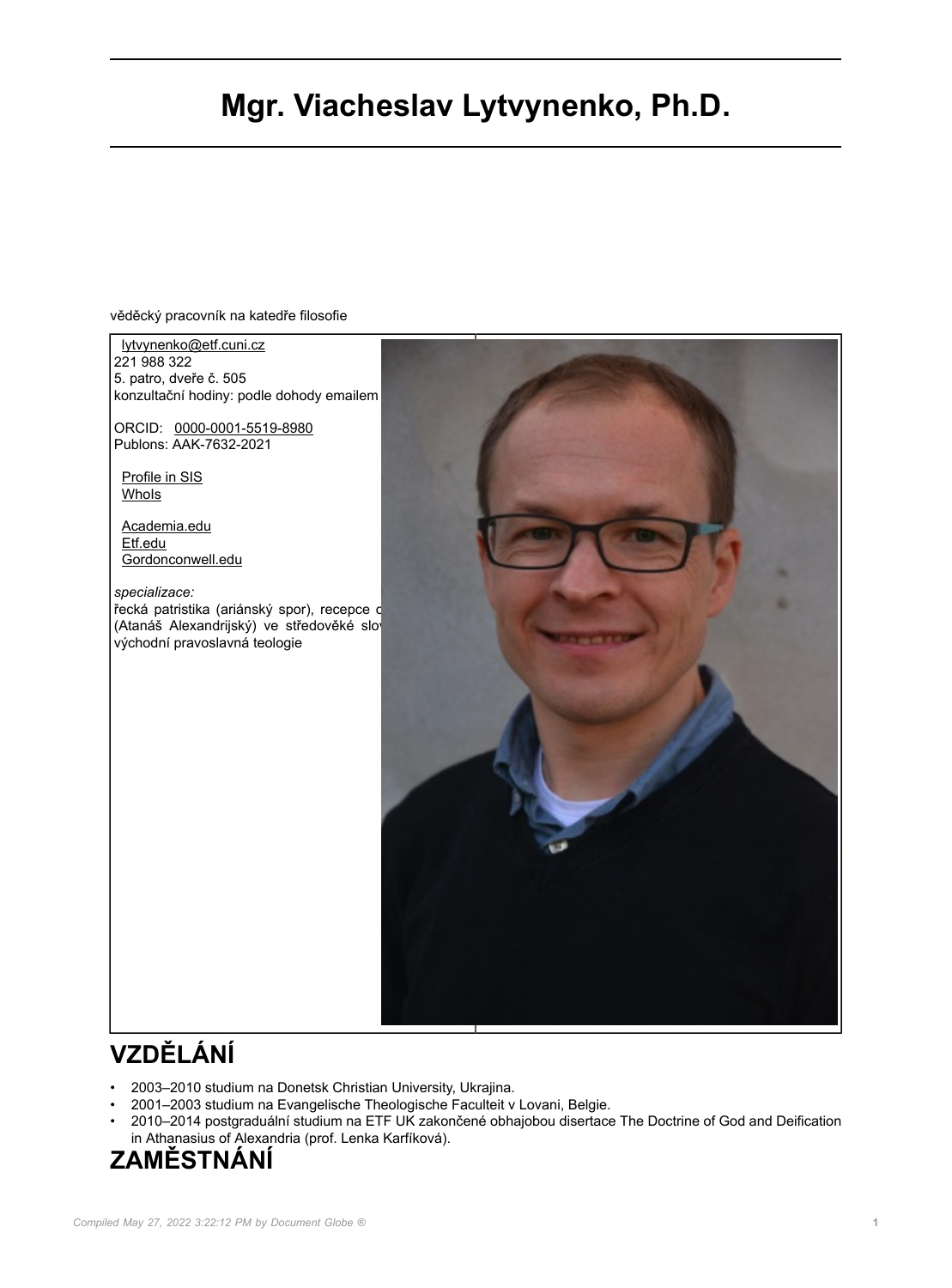- 1999–2000 výuka systematické teologie na Donetsk Regional Bible College.
- 2003–2010 výuka historické teologie na Donetsk Christian University.
- 2014 vědecký pracovník při katedře filosofie ETF UK

## **VÝBĚR Z BIBLIOGRAFIE**

Kompletní věděcká bibliografie [zde](https://verso.is.cuni.cz/pub/verso.fpl/_TS_/1634550882?__p_ob=&_fltrok=ok&_repok=&__cntext__=&xls_num=&fname=obd_public&_druh_filtru=0&p_pohled_id=&public_id=&obd_public_bez_hlavicky=1&barva=&font=&obd_public_bez_hlavicky_seznam=0&obd_public_bez_filtru=0&obd_public_bez_volby_filtru=1&obd_public_sirka_seznamu=&nabizet_kosik=1&nabizet_lupu=1&nabizet_export=1&zobrazit_paticku=0&filtrovano=1&f_toto_fin=0&f_filtrovat=1&v_lang_n=&pocet_zaznamu=&_report=0&__templ_max_pocet__=50&razeni_zaznamu=8&_autor_presny_text=0&_diakritika=0&_v_ozn_public=&_a_prijmeni=LYTVYNENKO&_a_jmeno=&_autor_org_podriz=&lov_value__autor_org_podriz=--+nevybr%C3%A1no+--&_a_cis=&lov_value__a_cis=--+nevybr%C3%A1no+--&f_osoba_identif=&f_g_gra=&_v_spe=&vrdropinput2=--+nevybr%C3%A1no+--&_v_rok=&_v_naz=&f_v_tit=&vrdropinput3=--+nevybr%C3%A1no+--&_v_riv_cislo_s=&filtr=Odeslat&__idf=01C963922FF911ECAEE090ECC4F1883F).

• LYTVYNENKO Viacheslav, The Doctrine of God and Deification in Athanasius of Alexandria, Relations and Qualities, disertace na ETF UK, Praha 2014.

### **Kritické vydání:**

- ATHANASIUS. Athanasius of Alexandria, Oratio II contra Arianos: Old Slavonic Text and English Translation. Turnhout: Brepols, 2019. Patrologia orientalis. ISBN 978-2-503-58544-4.
- ATHANASIUS. Athanasius of Alexandria, Oratio III contra Arianos: Old Slavonic Version and English Translation. Turnhout: Brepols, 2021. Patrologia orientalis. ISBN 978-2-503-59809-3.
- ZINOVIJ OTENSKIJ. Zinoviy Otenskiy as a Source of the Trinitarian Controversy in Sixteenth-Century Russia: Introduction, Texts, and Translation. Brill: Leiden (vyjde v roce 2021). [ve spolupráci s: Mikhail V. Shpakovskiy].

## **Vybrané vědecké články:**

- "Scribal Habits in the Slavonic Manuscripts with Athanasius' Second Oration against the Arians", Studia Ceranea 10 (2020): 173–214.
- "Translation Errors in the Slavonic Version of Athanasius' Orations against the Arians", Starobulgarska Literatura. Journal for Medieval Bulgarian Literature and Culture Journal Kn. 61-62 (2020): 38-58.
- "Pseudo-Athanasian Homily on the Man Born Blind: Slavonic Sermon from an Unknown Greek Original", Scrinium, Brill 16 (2020): 188-213 (doi:10.1163/18177565-00160A14). [ve spolupráci s: Irina M. Gritsevskaya].
- "Athanasius of Alexandria's Triodion Homilies in the 14th century Bulgarian Panegyrics (Homiliaries)" [Triodnye gomilii psevdo-Afanasia Aleksandriyskogo v Novoizvodnykh Bolgarskikh panigirikakh (gomiliariyakh)], Palaeobulgarica XLIV/2 (2020): 80-100. [ve spolupráci s: Irina M. Gritsevskaya].
- "Athanasius of Alexandria and Pseudo-Athanasius in Slavonic Translation by Epifaniy Slavinetskiy" [Afanasiy Aleksandriyskiy i Psevdo-Afanasiy v perevodakh Epifania Slavinetskogo], Palaeobulgarica XLIV (2020): 81-112. [ve spolupráci s: Irina M. Gritsevskaya].
- "Athanasius of Alexandria and Pseudo-Athanasius in Slavonic Translation by Epifaniy Slavinetskiy" [Afanasiy Aleksandriyskiy i Psevdo-Afanasiy v perevodakh Epifania Slavinetskogo], Palaeobulgarica XLIV (2020): 81-112. [ve spolupráci s: Irina M. Gritsevskaya].
- "Athanasius of Alexandria in Old Slavonic: Context and Transmission", Communio Viatorum LXI/2 (2019): 177-199.
- "The Writings of Athanasius of Alexandria in the Old Slavonic Medieval Tradition. Part 2: Spuria" [Sochinenia Afanasia Aleksandriyskogo v slavyanskoy traditsi. Chast ?I: Spuria], Byzantinoslavica: Revue Internationale des Études Byzantines 76/1-2 (2019) 161-194. [ve spolupráci s: Irina M. Gritsevskaya].
- "Athanasius' Orations against the Arians: Theological Glosses in Two Slavonic Manuscripts", Preslavska Knizhovna shkola 19, Shumen University (2019): 77-101.
- "Thematic Index of Selected Greek and Old Slavonic Ontological Terms: Orations against the Arians, Epistle to the Bishops of Egypt and Libya, and Didactic Gospel", In Honorem 5, Preslavska knizhovna shkola, Shumen University (2019): 111-140.
- "Joseph von Wolokolamsk", in: Biographisch-bibliographische Kirchenlexikon, Band XL (Nordhausen: Verlag Traugott Bautz GmbH, 2019), 3-5.
- "Epifanij Slavinetskij's Translation of Athanasius' Orations against the Arians: Thalia Fragments as a Case Study", Slavia 89/4 (2019): 383-413.
- "Selective Textual Evidence as a Case for a Single Translator of Athanasius' Orations Against the Arians into Old Slavonic", Slovo 68 (2018): 199-226.
- "?ld Slavonic Translation of Athanasius' Orationes contra Arianos: Reasons for Translation and the Issue of Transmission", Europa Orientalis. Studi e ricerche sui paesi e le culture dell' Est europeo 36 (2017): 83-96.
- "The Writings of Athanasius of Alexandria in the Old Slavonic Medieval Tradition. Part 1: Genuine Writings" [Sochinenia Afanasia Aleksandriyskogo v slavyanskoy traditsii. Chast ?: Podlinnye sochinenia], Byzantinoslavica: Revue Internationale des Études Byzantines 75 (2017): 5-29. [ve spolupráci s: Irina M. Gritsevskaya].
- "Reception of anti-Arian Motifs in the Old Slavonic Medieval Tradition. Part 1: Life of Antony" [Receptsia antiarianskoy tematiki Afanasia Aleksandriyskogo v slavyanskoy srednevekovoy traditsii. Chast 1: Zhitie Antonia Velikogo], Palaeobulgarica XLI ? 3 (2017): 78-96.
- "Reception of anti-Arian Motifs in the Old Slavonic Medieval Tradition. Part 2: Orations against the Arians" [Receptsia antiarianskoy tematiki Afanasia Aleksandriyskogo v slavyanskoy srednevekovoy traditsii. Chast 2: Slova protiv Arian], Palaeobulgarica XLI ? 4 (2017): 27-54.
- "Arius' Thalia Fragments: Old Slavonic Version of Athanasius' Orations against the Arians 1:5-6", Parresia: Revue pro vychodni krest'anstvi 9-10 (2015-2016): 31-52.
- "Anti-Arian Arguments in Iosif Volotskij's Polemic against the Medieval Judaizers", Parresia: Revue pro vychodni krest'anstvi 9-10 (2015-2016): 53-8